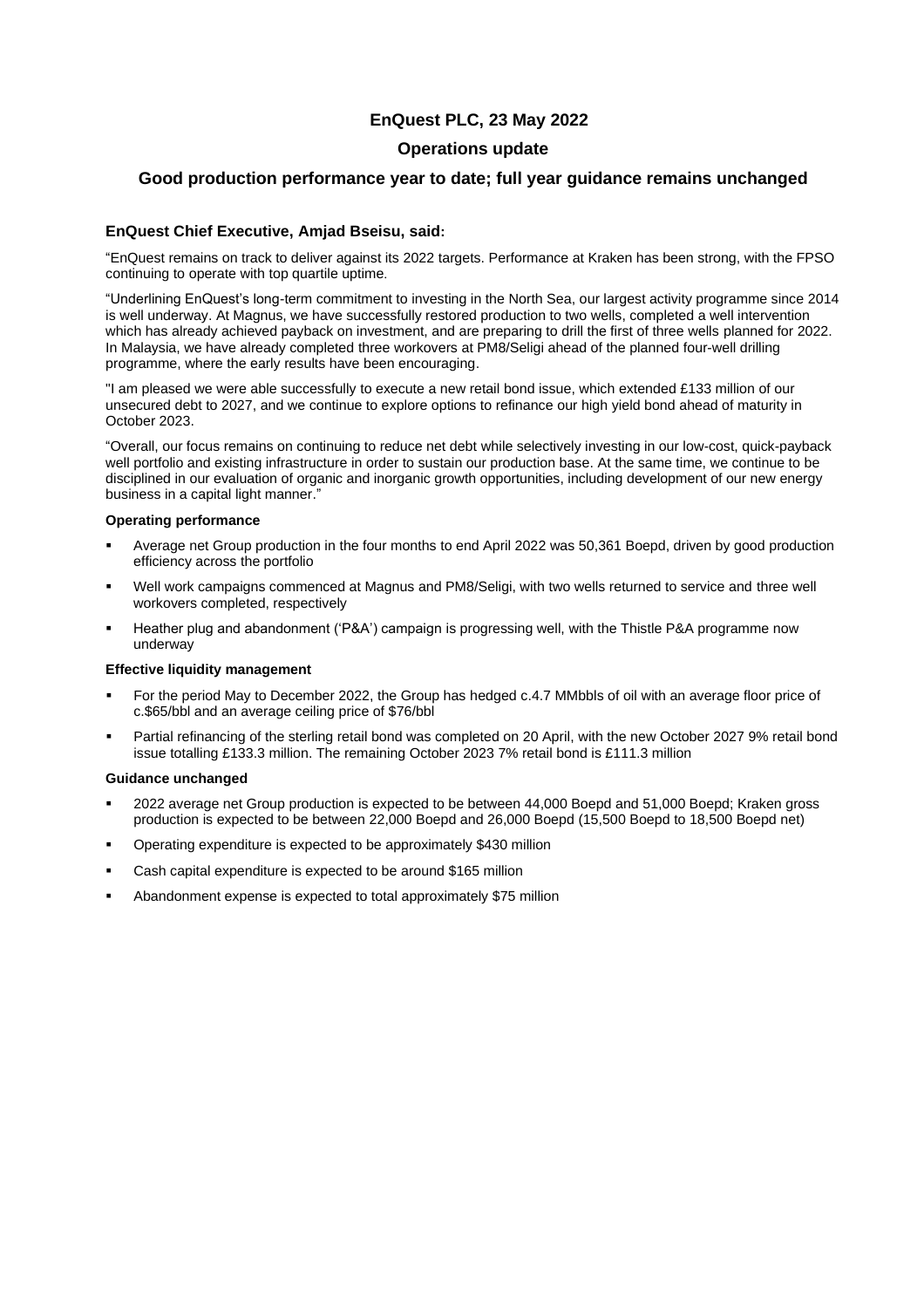### **Production details**

| Average daily production<br>on a net working interest<br>basis (Boepd) | 1 Jan 2022 to<br>30 Apr 2022 | 1 Jan 2021 to<br>30 Apr 2021 |
|------------------------------------------------------------------------|------------------------------|------------------------------|
|                                                                        | (Boepd)                      | (Boepd)                      |
| <b>UK Upstream</b>                                                     |                              |                              |
| - Magnus                                                               | 12,880                       | 14,250                       |
| - Kraken                                                               | 19,862                       | 22,689                       |
| - Golden Eagle <sup>1</sup>                                            | 7,551                        |                              |
| - Other Upstream <sup>2</sup>                                          | 4,158                        | 4,080                        |
| <b>UK Upstream</b>                                                     | 44,451                       | 41,019                       |
| UK Decommissioning <sup>3</sup>                                        |                              | 508                          |
| <b>Total UK</b>                                                        | 44,451                       | 41,527                       |
| <b>Total Malaysia</b>                                                  | 5,910                        | 4,631                        |
| <b>Total EnQuest</b>                                                   | 50,361                       | 46,158                       |

1 Golden Eagle acquisition completed on 22 October 2021

2 Other Upstream assets: Scolty/Crathes, Greater Kittiwake Area and Alba

3 UK Decommissioning assets: the Dons, Alma/Galia

### **Magnus**

Average production for the first four months of 2022 was 12,880 Boepd. Well restoration activities continue, with two wells having been successfully returned to service. The Group remains focused on further improving production through the continuation of the well intervention programme, with infill drilling of three wells planned for later in 2022.

#### **Kraken**

During the first four months of 2022, average gross production was 28,173 Boepd. The floating, production, storage and offloading vessel continues to deliver top quartile performance, with production efficiency of 92% and water injection efficiency of 94%.

#### **Golden Eagle**

Year to date April production was 7,551 Boepd. Production efficiency remains strong at 95%, with production impacted by gas lift maintenance and natural decline. The joint venture intends to drill two infill wells at the end of 2022, and EnQuest is working pro-actively with the operator to share insights to optimise drilling performance and future well work.

### **Other upstream assets**

Production for the first four months of 2022 averaged 4,126 Boepd. This was driven by good performance at the Greater Kittiwake Area, primarily as a result of optimised gas lift delivery pressure.

Alba continues to perform broadly in line with Group expectations.

EnQuest continues to work with its partners towards development of a Bressay field development plan ('FDP') throughout 2022.

#### **UK Decommissioning**

Significant levels of activity continued throughout the first four months of the year, with the Heather P&A campaign ongoing, and the recent commencement of the Thistle P&A campaign. At the Dons, subsea infrastructure removal within the 500-metre zone is progressing as expected, having commenced in April.

#### **Infrastructure and New Energy<sup>1</sup>**

The Sullom Voe Terminal and its related infrastructure continues to maintain safe and reliable performance, with 100% export service availability during the first four months of 2022.

EnQuest continues to develop cost-effective and efficient plans to transform the terminal and prepare and repurpose the site to progress global scale decarbonisation opportunities, including carbon capture and storage, electrification and green hydrogen.

1 Includes the Sullom Voe Terminal and Pipelines